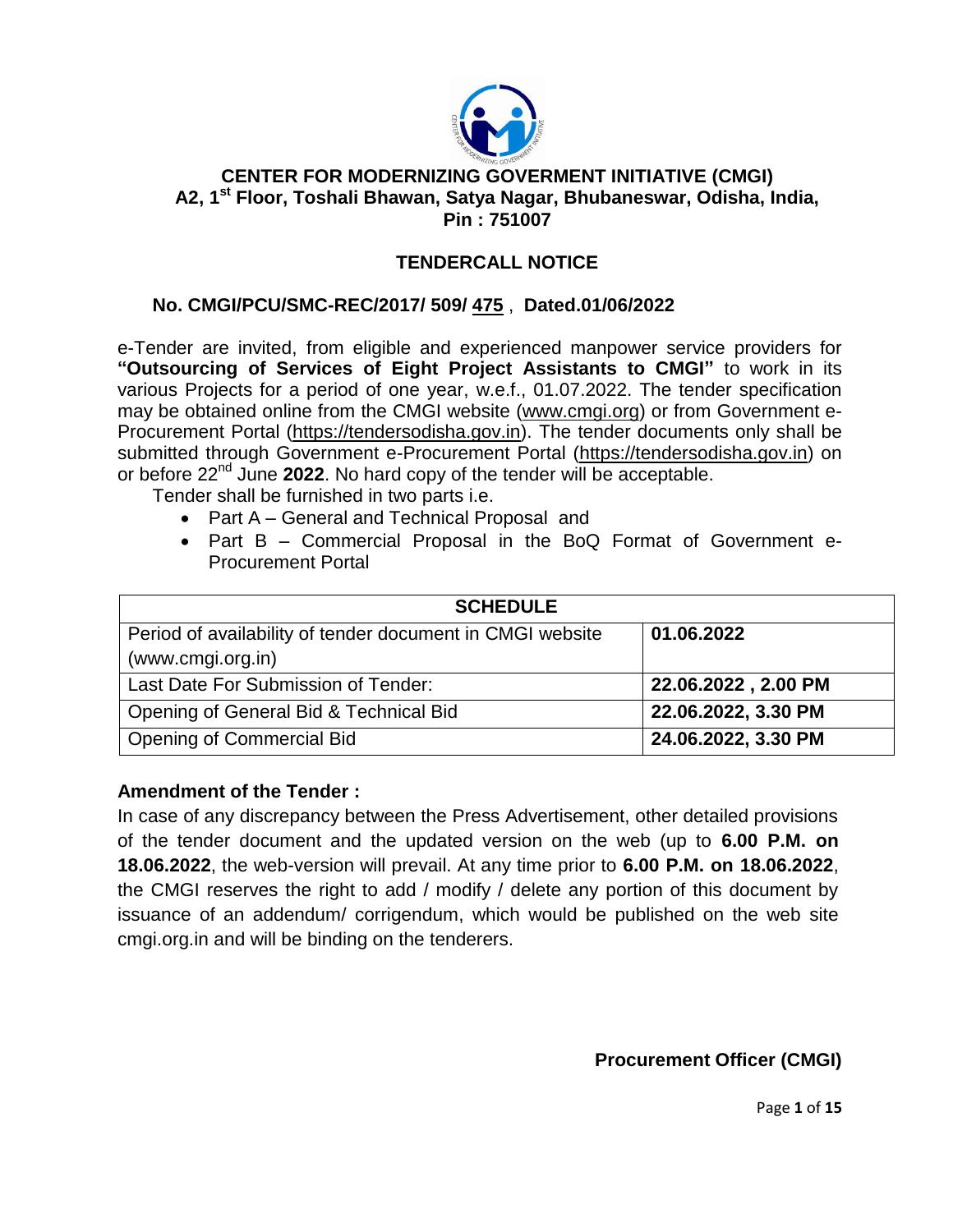### **SECTION I ELIGIBILITY CRITERIA**

The Companies/ organizations / Agency/firms must fulfill the following minimum eligibility criteria to be eligible for submission of their tenders:

- 1) The Bidder should be a company; registered under the Indian Companies Act 1956 or Partnership firm registered under Indian Partnership Act registered in Odisha or a proprietary firm which should be at least five years old.
- 2) The Bidder should produce copy of Certificate of Registration towards evidence of operation of the Company/Organization for last five years.
- 3) The bidder must have a local office at Bhubaneswar (Proof to be submitted) .
- 4) The address of the firm's Country Office and Local Office (s) in Orissa. (Along with Telephone/ Mobile/Fax/E-mail/Web address) must be submitted.
- 5) The Bidder should produce copy of PAN Card of the Companies organizations / Agency/firms.
- 6) The Bidder should have an average annual turnover of at least  $\bar{z}$ 1 Crore during the last three Financial years (2018 – 19, 2019 – 20, 2020-21).
- 7) The Bidder should have updated IT return during the last three financial years (2018 – 19, 2019 – 20, 2020-21).
- 8) The bidder should have Employees Provident Fund (EPF) Certificate .
- 9) The bidder should have filed Employees Provident Fund (EPF) latest Return i.e. till March, 2022.
- 10)The bidder should have ESI Registration Certificate .
- 11)The bidder should have filed ESI Return i.e. till March, 2022.
- 12)The bidder should have valid GST Registration Certificate .
- 13)The bidder should have filed GST Return i.e. till March 2022.
- 14)Should have executed at least 10 (Ten) work orders of providing manpower services to any Government (State/Central/PSU) Organization out of which at least three work orders should be on providing services of Degree Engineers having qualification of B.Tech./ B.E./MCA/Diploma to any Government (State/Central/PSU) Organization.
- 15)The bidder should not have been blacklisted/ debarred by any organization under Govt. of India / State Govt. A self-declaration certificate to that effect should be enclosed.
- 16)Performance Security : If selected, the Successful Firm shall be required to make a security Deposit towards Performance Guarantee in the form of a Bank Guarantee having value of 3% of the work order value favoring " the Executive Director, CMGI, payable at Bhubaneswar having validity of 1 (one) year and 2 months (total 14 months) from the date of inception of the work.
- 17)The bidder registered under Odisha MSME should submit relevant document w.r.t. their MSME (Odisha) registration.
- 18)The bidder must submit documentary evidence of the above clauses towards proof of fulfilling the eligibility criteria as mention above.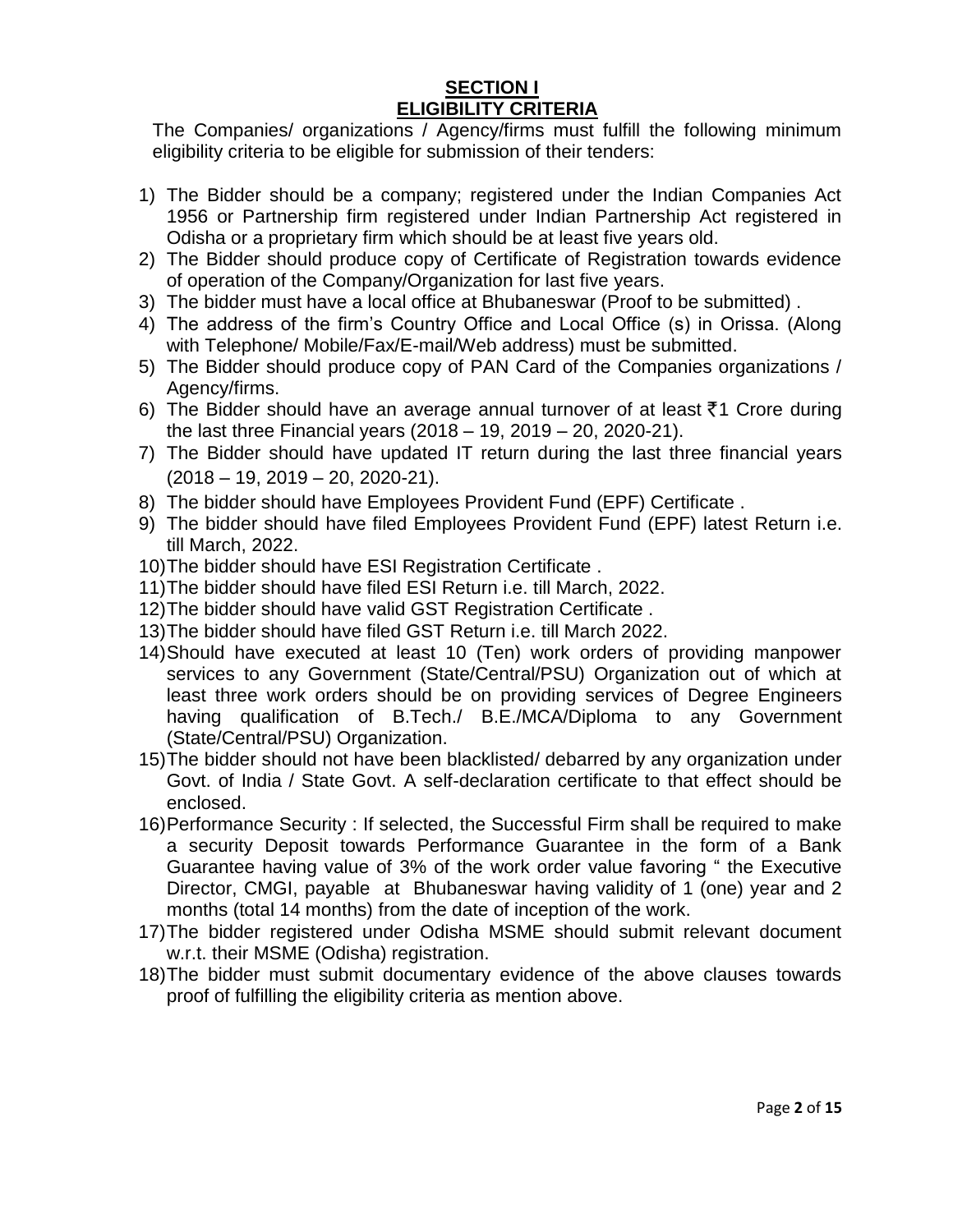#### **SKILL SET OF PERSONNELS (A)**

| (A)                                |                                                                                                             |                                                                                                                                                                                                                                                                                                                     |                                                                                                                                                                                                                                                                                                                                             |
|------------------------------------|-------------------------------------------------------------------------------------------------------------|---------------------------------------------------------------------------------------------------------------------------------------------------------------------------------------------------------------------------------------------------------------------------------------------------------------------|---------------------------------------------------------------------------------------------------------------------------------------------------------------------------------------------------------------------------------------------------------------------------------------------------------------------------------------------|
| <b>Designation</b>                 | <b>Academic</b><br>Background/<br><b>Eligibility</b>                                                        | <b>Experience</b>                                                                                                                                                                                                                                                                                                   | <b>Monthly Remuneration</b><br>(inclusive of employees' and<br>employer's share of EPF &<br>ESI) per person                                                                                                                                                                                                                                 |
| <b>Project</b><br><b>Assistant</b> | B.Tech./ B.E.<br>(Comp. Sc./ IT/Tel.<br>Comm./<br><b>Electronics/MCA</b><br>with three years'<br>experience | Knowledge in<br>$\bullet$<br>handling<br>eGovernance /<br><b>Office</b><br><b>Automation</b><br>projects<br>Good<br>$\bullet$<br><b>Communication</b><br><b>Skill</b><br><b>Positive</b><br>$\bullet$<br>Mindset, willing<br>to work beyond<br>normal office<br>hours<br>Programming<br>Knowledge in<br><b>JAVA</b> | Total Rs.21,309/- as per the<br>following calculation break-up:<br>$\bullet$ Monthly<br>Remuneration<br>(in<br>INR) per person including<br>Employee's Share towards<br>ESI & EPF : Rs.18,750/-<br>• EPF (Employer's Share-13%)<br>per person : Rs.1, 950/-<br>(Employer<br>$\bullet$ ESI<br>Share-<br>@3.25%)<br>per<br>person<br>Rs.609/- |

### **1. TIMING & WORKING HOURS**

Working hours for the engaged Consultants will be usually 10.00 AM to 5.30 PM (with 30 minutes break) in all the working days except Sundays and Public Holidays.

## **2. FACILITIES AND INPUTS TO BE PROVIDED BY CMGI**

Facilities: working space, required furniture, required Software application and database for the Project Assistants shall be provided by CMGI.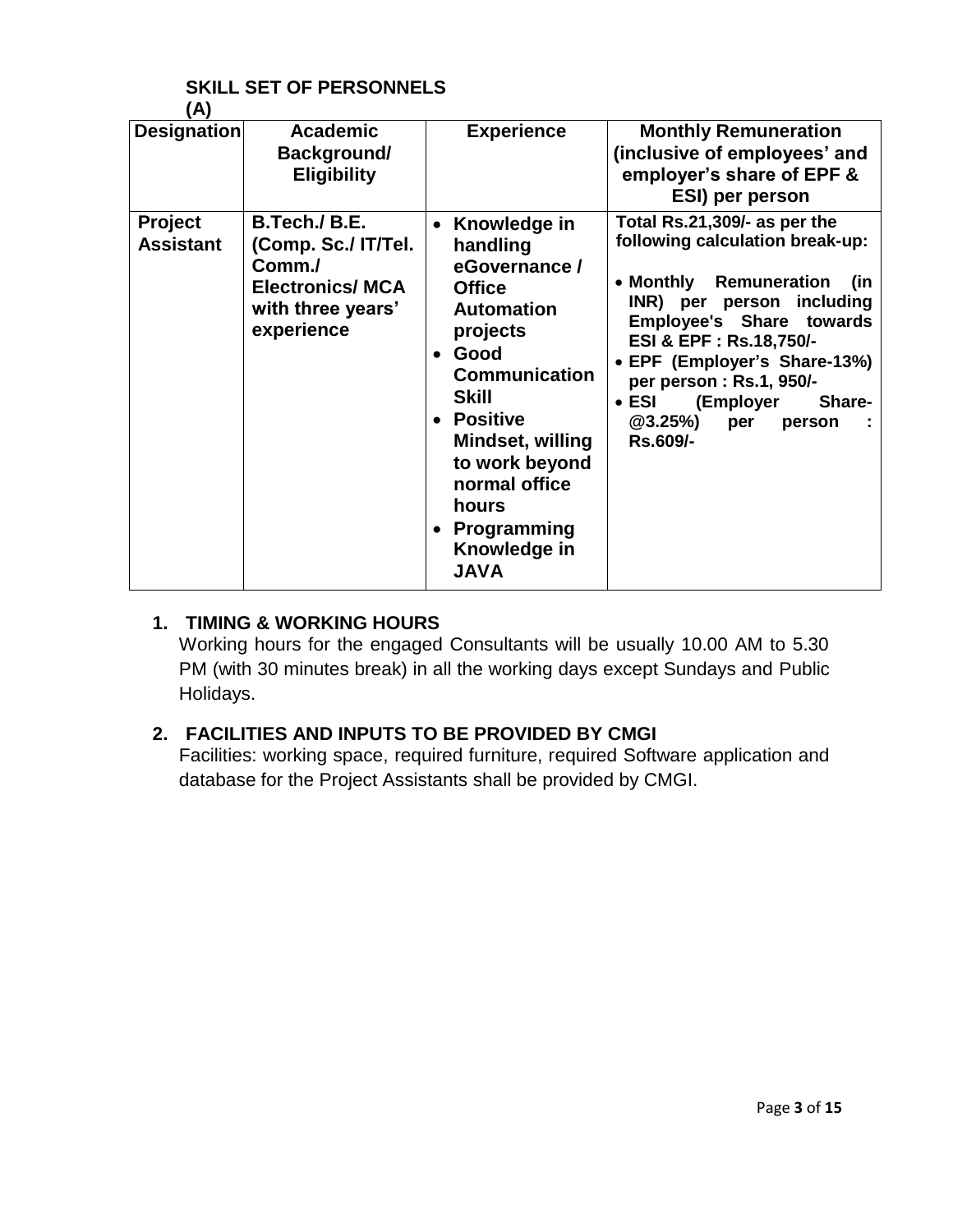# **SECTION –IV**

### **TERMS AND CONDITIONS**

#### 1. **General Conditions for Providing Services**

The selected company/organizations/agency/firm shall provide services of Project Assistants to CMGI on outsourcing basis.

- a) The company/organizations/agency/firm shall be responsible for any damage to equipment, property of the work space and third party liabilities caused by acts on part of its personnel at the workspace premises.
- b) CMGI stands absolved for any liability on account of death or injury sustained by the company/organizations/agency/firm personnel deployed during the work.
- c) The company/organizations/agency/firm should not assign or sublet the work or any part to any other party in any form.
- d) The company/organizations/agency/firm will provide only qualified persons who have the required knowledge and skill for carrying out the work.
- e) Any other terms & conditions, mutually agreed to prior to finalization of the work order shall be binding on the company/organizations/agency/firm.
- f) The selected company/organizations/agency/firm shall not, without CMGI prior written consent, disclose the Contract, or any provision thereof, or any specification, plan sample of information furnished by or on behalf CMGI in connection therewith, to any person other than a person employed by the firm in the performance of the assigned work. Disclosure to any such employed person shall be made in confidence and shall extend only as far as may be necessary for purposes of such performance.
- g) The company/organizations/agency/firm shall not outsource the contact to any other Associate/ franchisee/ third party under any circumstances. If so happens then CMGI shall impose sanctions which shall include termination of the Contract for default and debarring for future.
- h) The Manpower Service Provider shall provide a substitute well in advance if there occurs any probability of the person leaving the job due to his/her own personal reasons. The payment in respect of the overlapping period of the substitute shall be the responsibility of the Manpower Service Provider. The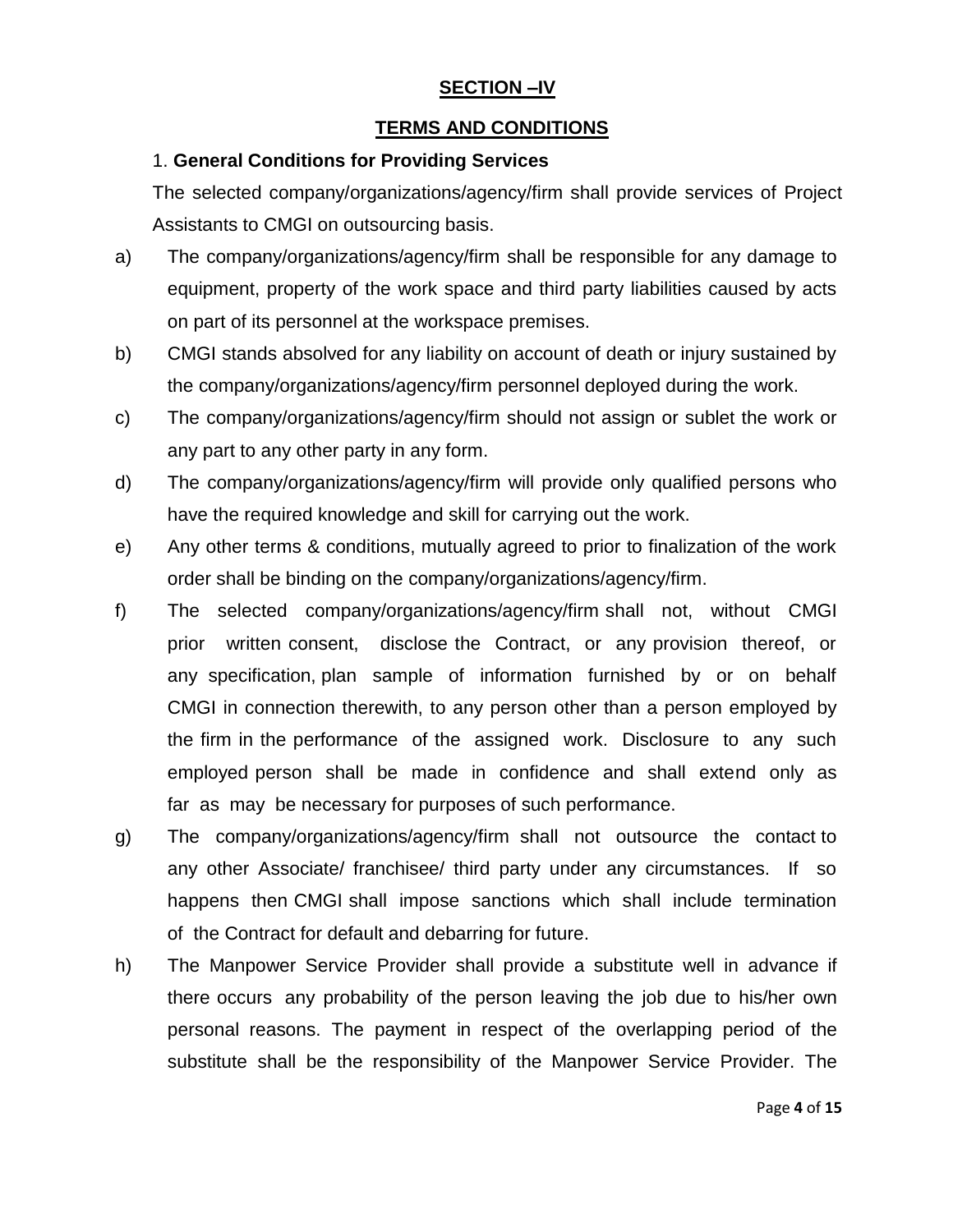Manpower Service Provider shall be responsible for making deposit towards Provident Fund and Employees State Insurance, wherever applicable.

- i) The persons deployed by the Manpower Service Provider should have good police records and no criminal case should be pending against them.
- j) The persons deployed should be polite, cordial and efficient while handling the assigned work and their actions should promote good will and enhance the image of the District. The Manpower Service Provider shall be responsible for any act of indiscipline on the part of the persons deployed.

#### **2. Payment Terms**

2.a. No payment shall be made for partial work done. 100% payment will be made after at each successive month by CMGI.

Payments shall be subject to deductions of any amount for which the Agency/company is liable under the agreement against this contract. Further, all payments shall be made subject to deduction of any applicable GST and Income Tax as per the prevailing GST and Income Tax Laws.

Payments shall be made in Indian Rupees.

If for any reason if CMGI is dissatisfied with performance of this Contract, an appropriate sum may be withheld from any payment otherwise due. In such event CMGI shall identify the particular services with which it is dissatisfied together with the reason for such dissatisfaction, and payment of the amount outstanding queries.

Should CMGI determine after paying for a particular service that the service has not been completed satisfactorily, CMGI may recover, or withhold from further payments, an amount not exceeding that previously charged for that services until the unsatisfactory service is remedied to its satisfaction.

2.b. **Monthly Remuneration to the Consultants :** The agency has to ensure that the Project Assistants get their due Consultancy fees/remuneration (of the month worked) on or before  $7<sup>th</sup>$  of next month, i.e., a consultant having worked for the month of July 2022 should get her/his consultancy fee/remuneration on or before  $7<sup>th</sup>$  August 2022. There should not be any deviation in the above understanding.

#### 3. **Performance Bank Guarantee (PBG)**

Page **5** of **15** The Successful Firm shall be required to make a security Deposit towards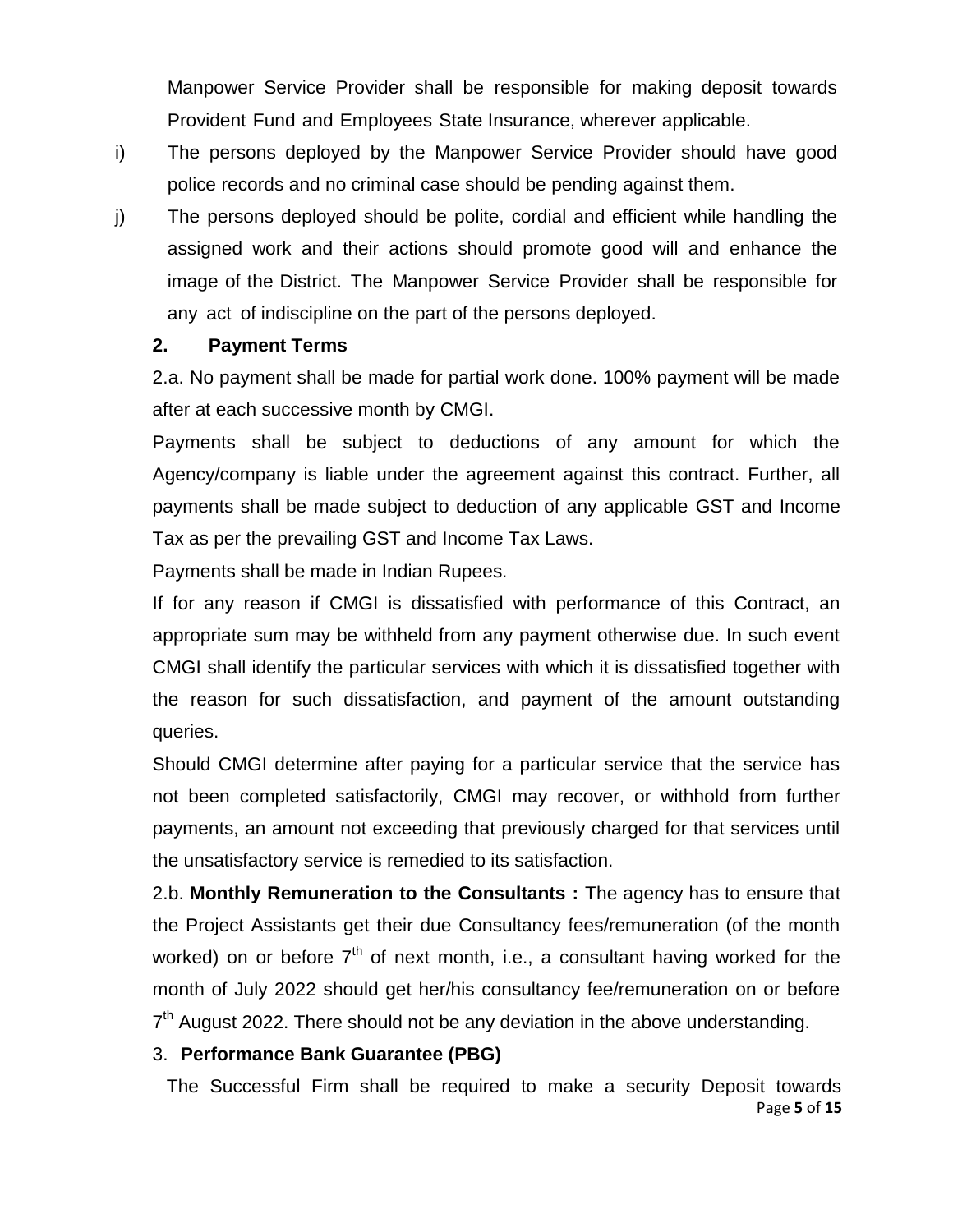Performance Guarantee in the form of a Bank Guarantee having value of 3% of the work order favoring "the Executive Director, CMGI, payable at Bhubaneswar having validity of 1 (one) year and 2 months (total 14 months) from the date of inception of the work. However, the MSME guideline for submission of performance guarantee will be followed for the bidders registered under Odisha MSME. Odisha MSME should submit relevant documents w.r.t. their MSME (Odisha) registration.

# **4. Forfeiture of Performance Bank Guarantee (PBG)**

PBG made by the firm may be forfeited under the following circumstances:

If the Firm withdraws the proposal before the expiry of the validity period. During the evaluation process, if a Firm indulges in any such activity as would jeopardize the process, the decision of CMGI regarding forfeiture of EMD shall be final and shall not be called upon question under any circumstances. If the firm violates any of the provisions of the terms and conditions of the proposal.

- In the case of a successful Firm fails to
- (a) Accept the work order along with the term & conditions.
- (b) Furnish performance security
- (c) Violates any of conditions of this proposal or indulges in any such activities as would jeopardize the work.

## **5. Compensation for Termination of Contract**

If the Firm fails to carry out the work or submit/give the deliverables within the stipulated period or any extension thereof, as may be allowed by CMGI, without any valid reasons acceptable to CMGI, CMGI may terminate the work order forthwith, and the decision of CMGI on the matter shall be final and binding on the firm. Upon termination of the work order, CMGI shall be at liberty to get the work done at the risk and expense of the firm through any other agency, and to recover from the firm compensation or damages.

6. The selected service provider should not ask for any donation/charge from the outsourced manpower (Project Assistants).

## **7. Force Majeure**

This clause shall mean and be limited to the following in the execution of the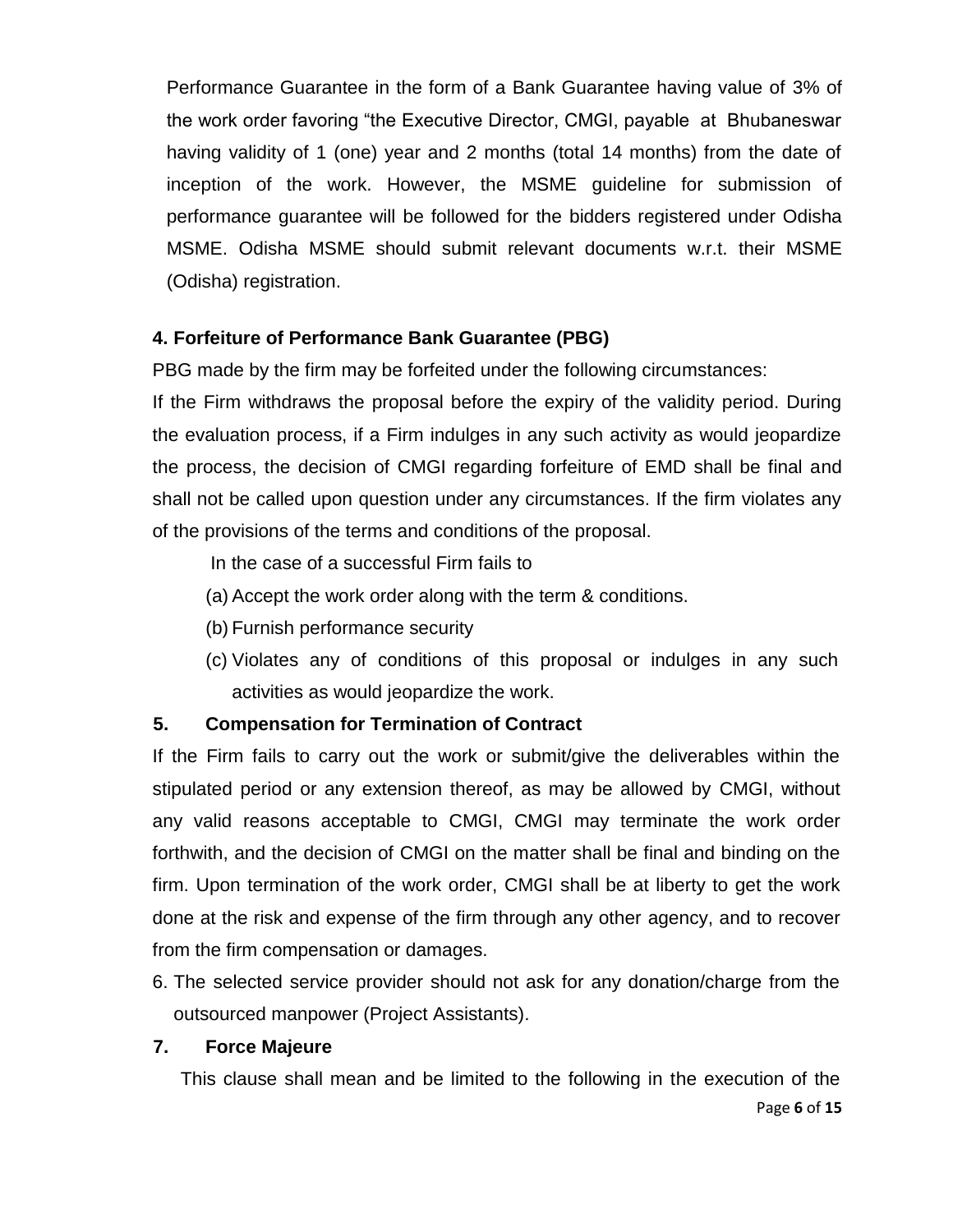work order placed by the CMGI.

- a) War/hostilities
- b) Riot or civil commotion

c) Earth Quake, Flood, Tempest, Lightning or other natural physical disaster The Company/agency shall inform the CMGI in writing the beginning and the end of the above clauses of delay, within 7 days of occurrence and cessation of the force majeure conditions. In the event of a delay lasting for more than one month, if arising out of clauses of force majeure, the CMGI reserves the right to cancel the work order without any obligation to compensate the firm in any manner for whatsoever reason, subject to the provision of clause mentioned.

### **8. Arbitration**

CMGI and the Agency/Firm shall make every effort to resolve amicably by direct negotiation any disagreement or dispute arising between them under or in connection with the work assigned. In case of their failure to resolve the matter will be referred to the Executive Director, CMGI, whose decision will be final and binding on both parties. The arbitration proceedings if any shall be held in Bhubaneswar.

### **9. Legal Jurisdiction**

All legal disputes are subject to the jurisdiction of Bhubaneswar courts only.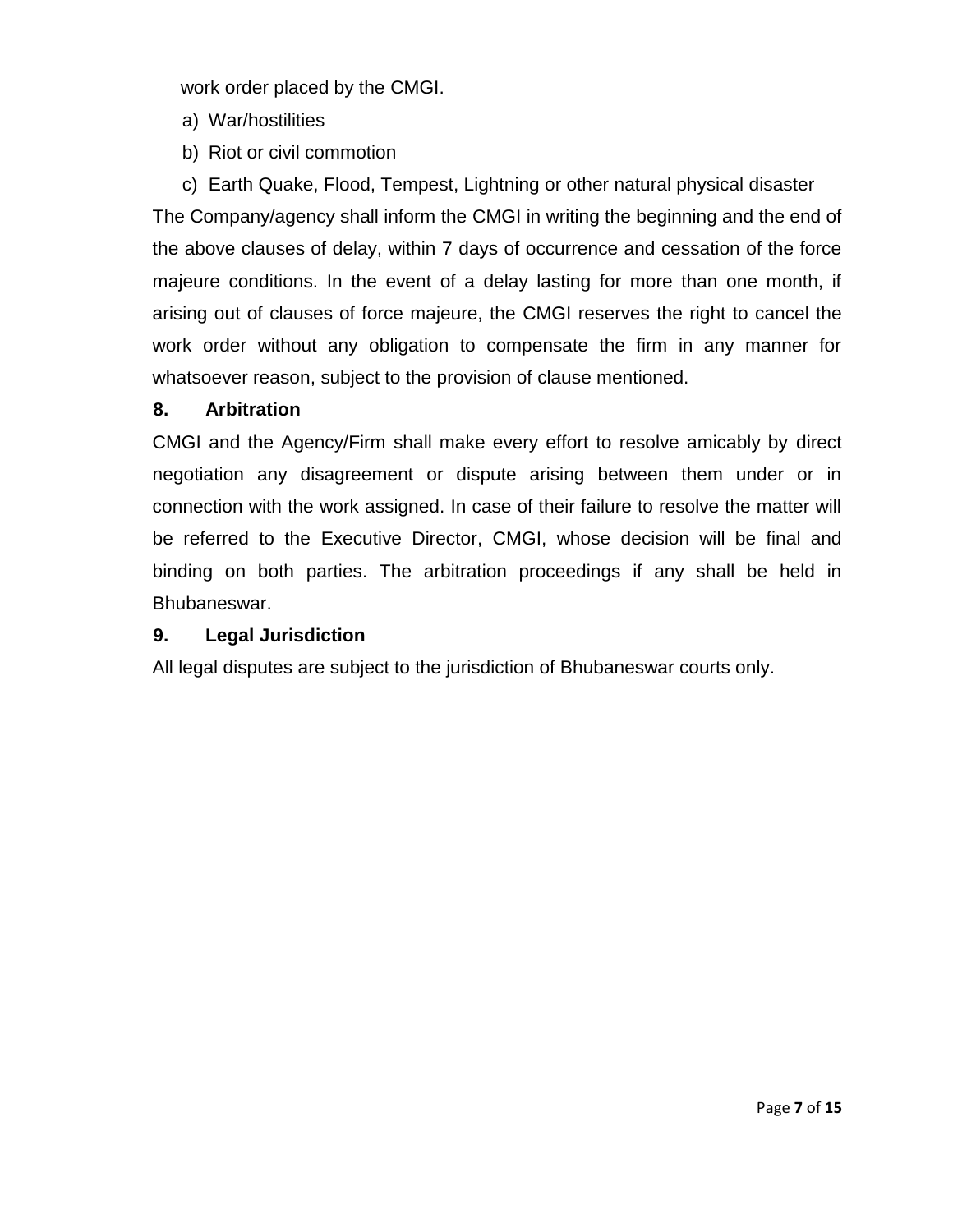# **Format-T 1**

(To be furnished in the General & Technical Proposal)

# **TENDER SUBMISSION FORM**

(On the letterhead of the firm)

(Location: Date)

To,

The Executive Director, CMGI, **Bhubaneswar** 

### **Re: Tender Enquiry No. CMGI/PCU/SMC-REC/2017/ 509/ 475**, **Dated. 01/06/2022**

Dear Sir,

We, the undersigned, offer to provide the necessary services of **"Project Assistants to CMGI"** on outsourcing basis. We are hereby submitting our bid, which includes this General & Technical bid, and a Financial Bid. We hereby declare that all the information and statements made in this Proposal are true and accept that any of our misrepresentation contained in it may lead to our disqualification.

Our Proposal shall be binding upon us for a period up to 30<sup>th</sup> June 2023, subject to the modifications resulting from Contract negotiations you may subsequently carry out with us to accept our tender. If we are assigned the work during the period of validity of the Proposal, we undertake to carry out same as per the terms and conditions of this tender document.

**We also hereby declare that my company has not been debarred/ black listed by any Government / Semi Government organization. I further certify that I am the competent authority in my company authorized to make this declaration.**

We understand you are not bound to accept any Proposal you receive. We remain,

Yours sincerely,

Authorized Signatory (In Full and initials)

Name and Title of Signatory :Name of Firm:

Address:

Page **8** of **15**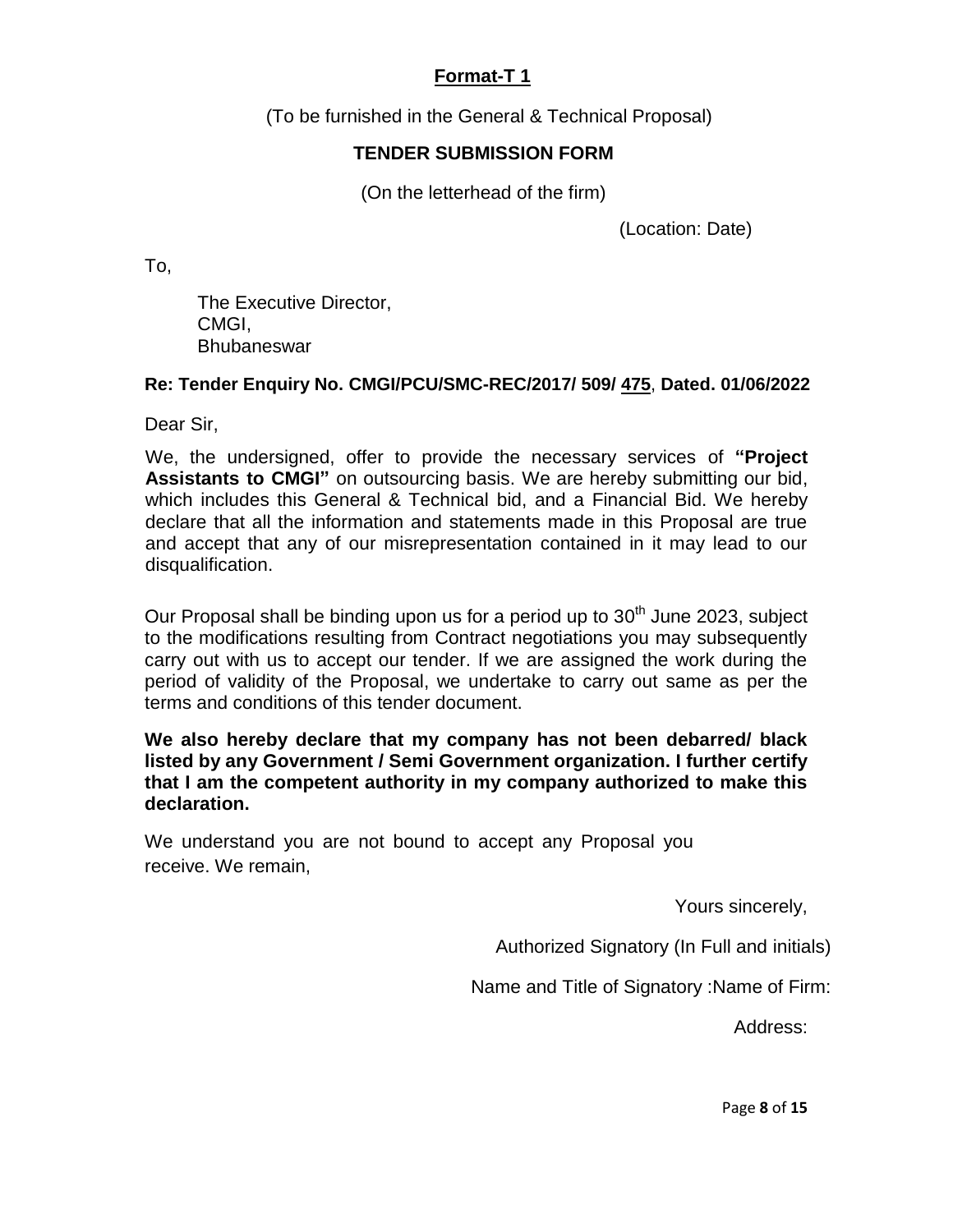# **FORMAT T 2**

(To be furnished in the General & Technical Proposal)

# **Average annual turnover during the last 3 financial years**

|                | SI. No   Financial Year                            | <b>Annual Turnover</b><br>(Rs.) |
|----------------|----------------------------------------------------|---------------------------------|
|                | $2018 - 19$                                        |                                 |
| $\overline{2}$ | 2019-20                                            |                                 |
| 3              | 2020-21                                            |                                 |
|                | Annual turnover for the financial years<br>Average |                                 |

Note: Please furnish the photocopies of the statutory audit reports / Annual reports for the last three financial years along with auditors certified copy towards turnover statement in support of the figures mentioned above.

Authorized Signatory [In full and initials]:-------------------------------------------------------

Name and Title of Signatory:---------------------------------------------------------------------.

Name of firm :----------------------------------------------------------------------------------------

Address:-----------------------------------------------------------------------------------------------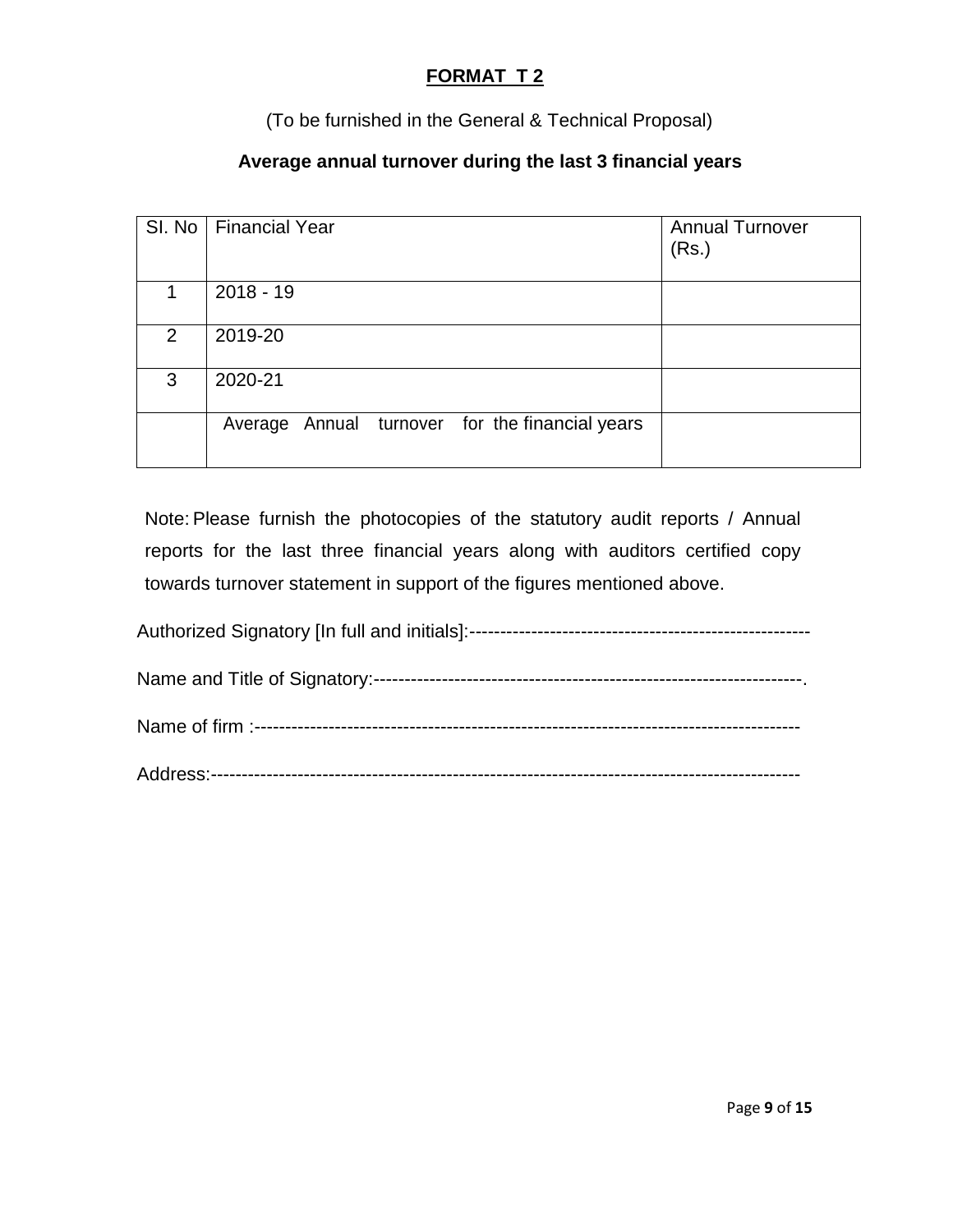## **FORMAT T 3**

(To be furnished in the General & Technical Proposal)

### **Resources details**

(Please furnish the details of the personnel available with the firm)

The firms are to furnish the following information on their current strength of the personnel. (Use separate sheet of paper if the space provided is not sufficient)

| SI. No Name of the Personnel | Qualification | <b>Years of Experience</b> |
|------------------------------|---------------|----------------------------|
|                              |               |                            |
|                              |               |                            |
|                              |               |                            |
|                              |               |                            |
|                              |               |                            |
|                              |               |                            |
|                              |               |                            |

Authorized Signatory [In full and initials] : **Mathorized Signatory [In full and initials]** :

Name and Title of Signatory:<br>
Name and Title of Signatory:

Name of Firm: Name of Firm:

Address: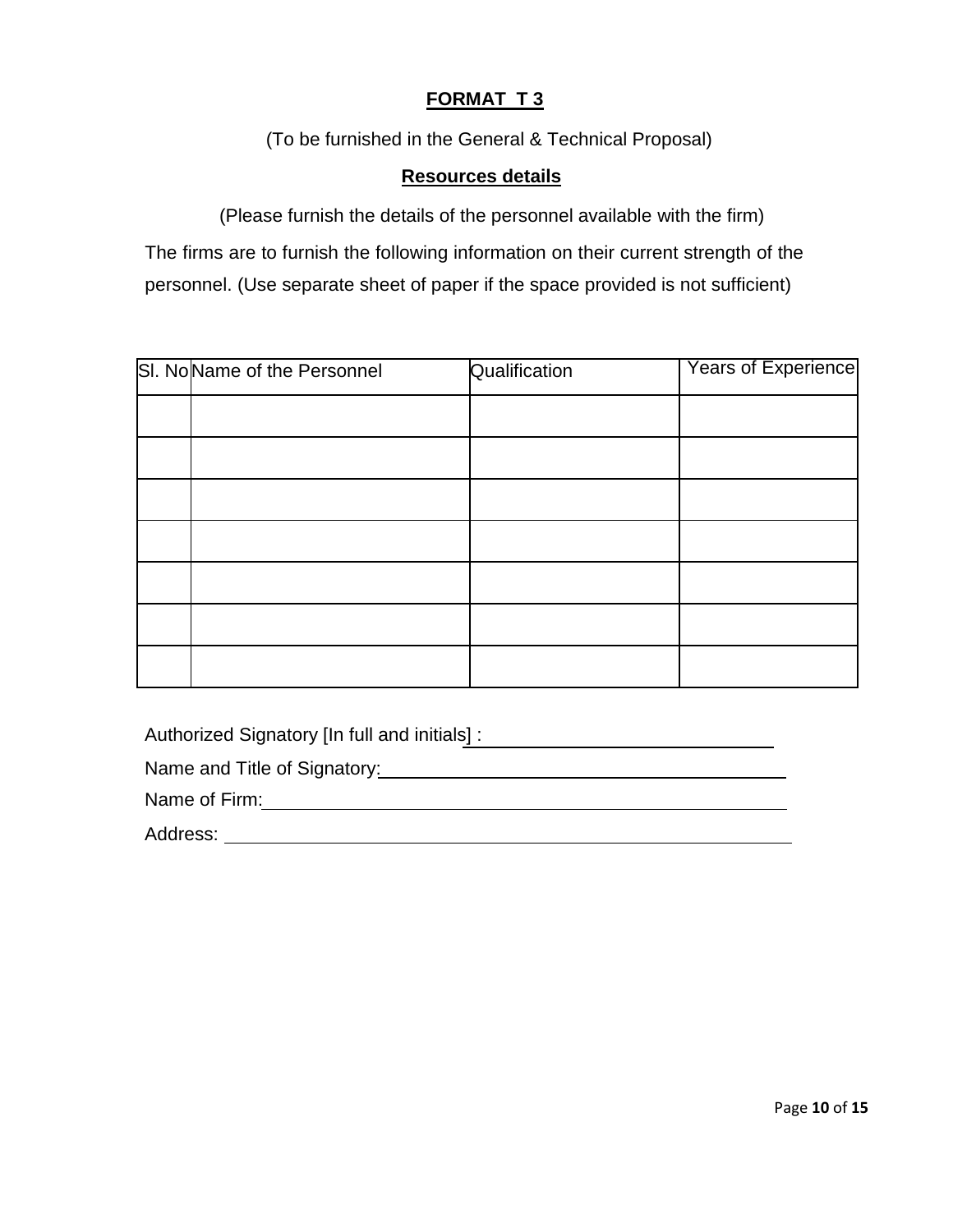# **FORMAT T 4**

# **(To be furnished in the General & Technical Proposal)**

The bidder should have executed at least three work orders on providing services of Degree/Diploma Engineers having qualification of B.Tech./ B.E./ MCA/ Diploma to any Government (State/Central/PSU) Organization

### **Past Experience in supplying Manpower to Government Organizations.**

| Name of    |             | Name/ address Date of award of | Date of       | Value of the |
|------------|-------------|--------------------------------|---------------|--------------|
| Assignment | of employer | assignments                    | completion of | assignment   |
|            |             |                                | assignment    |              |
|            |             |                                |               |              |
|            |             |                                |               |              |
|            |             |                                |               |              |
|            |             |                                |               |              |
|            |             |                                |               |              |
|            |             |                                |               |              |
|            |             |                                |               |              |

Note: Please furnish **the Completion certificate/ work Order Copies** of the works executed (for Govt. Departments/Govt. Offices/PSUs) in support of the information mentioned above.

Authorized Signatory [In full and initials] :

Name and Title of Signatory :

Name of Firm :

Address :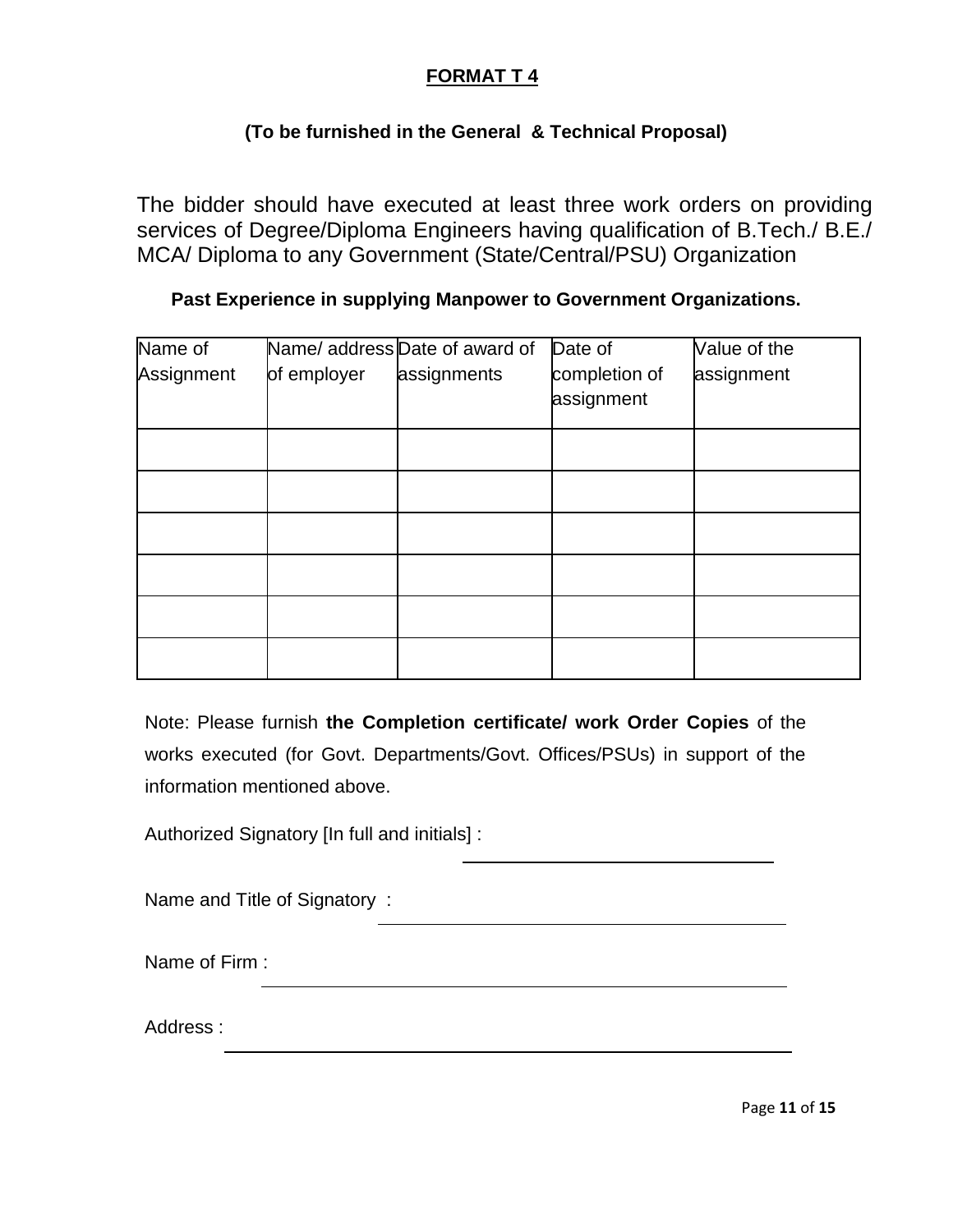### **Application process : EVALUATION & SELECTION CRITERIA**

Eligible and interested companies are requested to submit their bids in Government of Odisha e-Tender portal [\(https://tendersodisha.gov.in\)](https://tendersodisha.gov.in/) as described below (along with documentary evidence).

## **Evaluation and comparison of tenders:**

The e-Tenders received within the closing time of tender submission will be evaluated as per the criteria given hereunder:

The **Financial Bids** of only those firms shall be opened and considered for evaluation whose **general & technical proposal is found to be responsive** fulfilling the eligibility criteria as per the following conditions.

The Responses received will be evaluated based on the following criteria as specified below.

### **1. General & Technical Bid Submission :**

**The bidders are required to upload all the following documents online in etender portal** [\(https://tendersodisha.gov.in\)](https://tendersodisha.gov.in/) **while submitting their bids online, otherwise the bid will be disqualified.**

- 1) The Bidder should be a company; registered under the Indian Companies Act 1956 or Partnership firm registered under Indian Partnership Act registered in Odisha or a proprietary firm which should be at least five years old.
- 2) The Bidder should produce copy of Certificate of Registration towards evidence of operation of the Companies/Organization for last five years.
- 3) The bidder must have a local office at Bhubaneswar (Proof to be submitted) .
- 4) The address of the firm's Country Office and Local Office (s) in Odisha. (Along with Telephone/ Mobile/Fax/E-mail/Web address).
- 5) The Bidder should produce copy of PAN Card of the Companies organizations / Agency/firms.
- 6) The Bidder should have an average annual turnover of at least  $\bar{z}$  1 Crore during the last Three Financial years (2018 – 19, 2019 – 20, 2020-21).
- 7) The Bidder should submit updated IT return during the last Three Financial years (2018 – 19, 2019 – 20, 2020-21).
- 8) The bidder should have Employees Provident Fund (EPF) Registration Certificate.
- 9) The bidder should have filed EPF latest Return i.e. Till March, 2021.
- 10)The bidder should have ESI Registration Certificate .
- 11)The bidder should have filed ESI Return i.e. till March, 2021.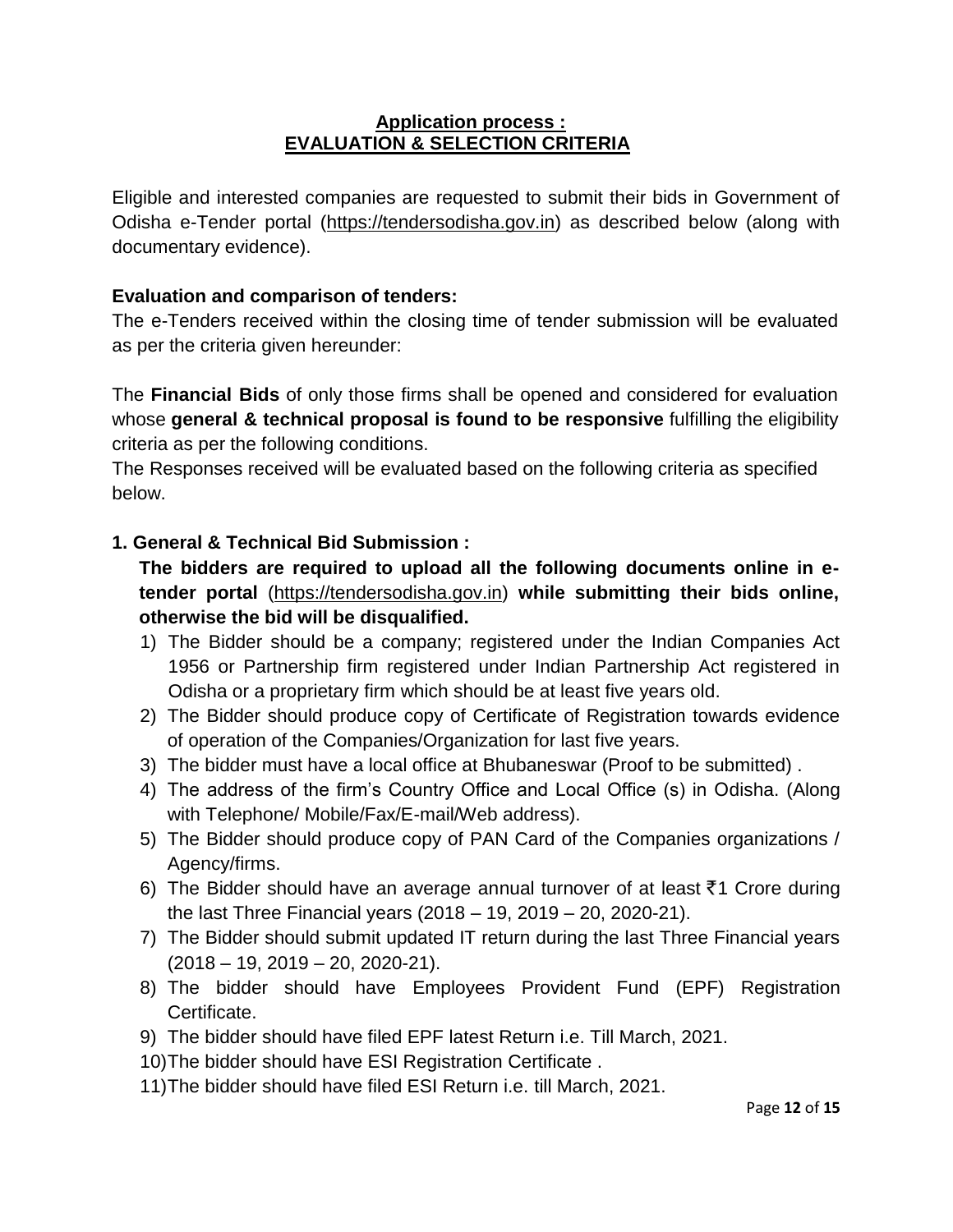- 12)The bidder should have valid GST Registration Certificate .
- 13)The bidder should have filed GST Return i.e. till March 2021.
- 14)Should have executed at least 10 (Ten) work orders of providing manpower services to any Government (State/Central/PSU) Organization out of which at least three work orders should be on providing services of Degree Engineers having qualification of B.Tech. / B.E./ MCA to any Government (State/Central/PSU) Organization.
- 15)The bidder should not have been blacklisted/ debarred by any Govt. of India / State Govt. A self-declaration certificate to that effect should be enclosed.
- 16)The bidder must submit documentary evidence of the above clauses towards proof of fulfilling the eligibility criteria as mention above.
- 17) Filled in Formats T 1, T-2, T-3 and T-4.
- 18)The bidder registered under Odisha MSME should submit relevant document w.r.t. their MSME (Odisha) registration.

The bidder must submit documentary evidence of the above clauses towards proof of fulfilling the eligibility criteria as mention above. The entire general and technical bid documents of each bidder **should not contain more than 50 pages.**

**2. Finance Bid :** The Finance Bid should be submitted through in Government of Odisha e-Tender portal [\(https://tendersodisha.gov.in\)](https://tendersodisha.gov.in/) in the prescribed BoQ Format.

**3. Criteria for Selection :** The bidder having quoted the L1 price in the Finance Bid will be issued the Work Order to provide services of Project Assistants on outsourcing basis. In case of tie, i.e., quoting of same rates (L -1 only) by more than one bidder in the financial bid, the annual turnover of the bidders during the three Financial years (2018-19, 2019-20 and 2020-21) will be taken into consideration. In case of such tie, the bidder with highest annual turnover shall be issued the work order.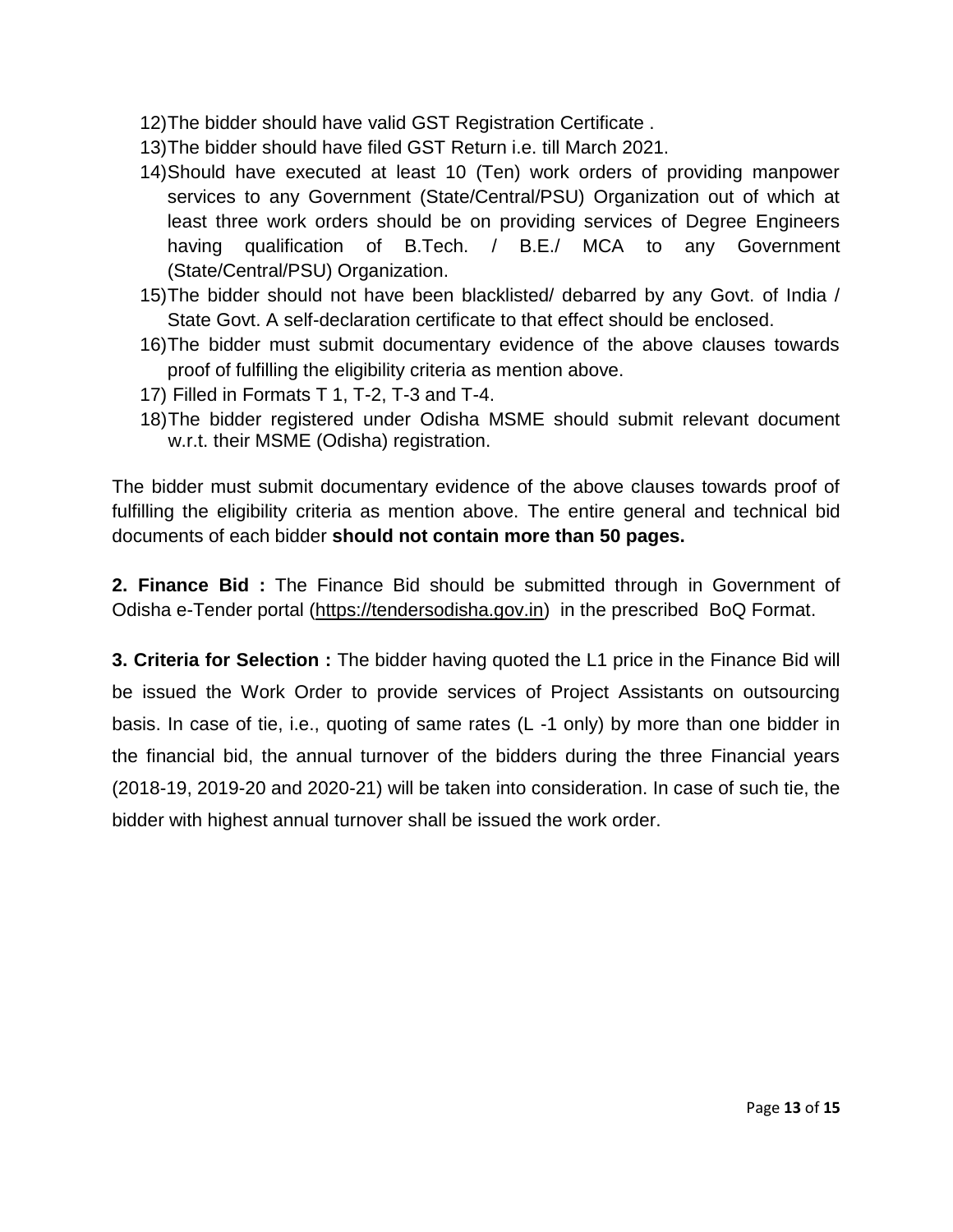### **Please Note :**

- 1. In case of increase or decrease in the rate of GST or other statutory deposits, the billing will be changed proportionately as per the Government norms.
- 2. In case of increase or decrease in the rate of the remuneration/fee/statutory/etc. dues, the billing will be changed proportionately as per the Government norms.
- 3. The selected bidder (vendor) has to adhere to the change/amendment in the Government/CMGI decision/order without having any financial implications.
- 4. In case of tie, i.e., quoting of same rates (L -1 only) by more than one bidder in the financial bid, the annual turnover of the bidders during the three Financial years (2018- 19, 2019-20 and 2020-21) will be taken into consideration. In case of such tie, the bidder with highest annual turnover shall be issued the work order.
- 5. CMGI reserves the right to distribute the work order amongst the L1 bidders in in L1 price.
- 6. It is the responsibility of the agency to show GST component in the bill and to deposit the GST collected to the appropriate authority. GST compliance shall rest completely with the manpower supplying agency.
- 7. GST will be charged extra on bill by the agency as per the government norms.
- 8. The payment shall be made on conclusion of the calendar month only on the basis of number of working days for which duty has been performed by each manpower.
- 9. The firm should clear monthly fees of the Project Assistants on or before  $7<sup>th</sup>$  (1<sup>st</sup> week) of every month through RTGS/Bank transfer only.
- 10.In case of outsourcing of services of new Project Assistants, the selected firm should share list of prospective candidates having adequate qualification and experience in 3:1 ratio with CMGI. CMGI shall conduct the aptitude test to select the best candidate from the list shared by the selected firm.
- 11.The selected agency cannot charge any Deposit/Donation from the Project Assistants, otherwise their work order will be cancelled and Bank Guarantee forfeited.
- 12.CMGI may increase/decrease the requirement of Project Assistants time to time. But the price as quoted above shall be valid for next 3 years.
- 13.However, the work order can be cancelled, if the performance of the agency and the